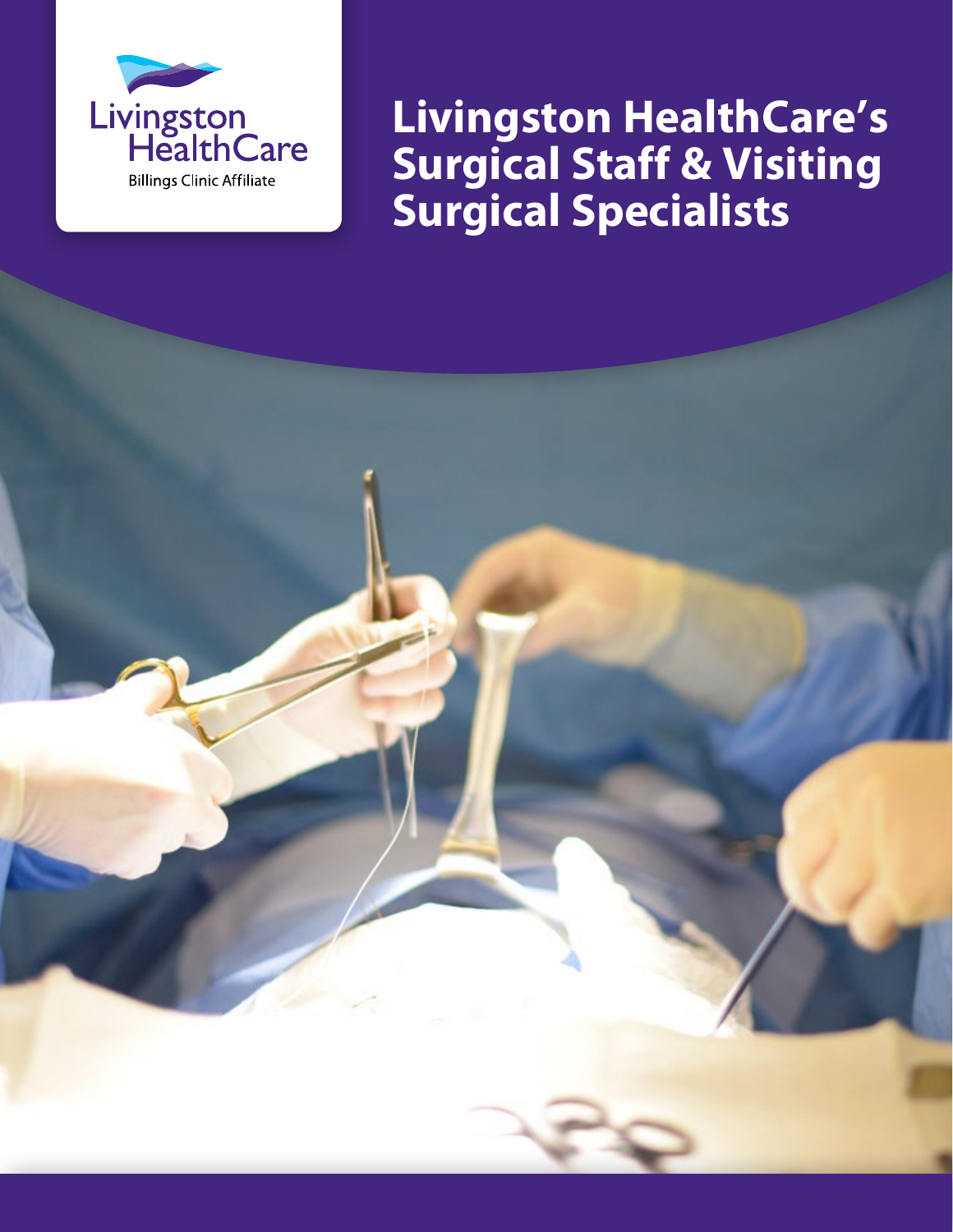## **General Surgery**



#### **Roberts, Justin, MD**

*Primary Specialties: General Surgery (Board Certified)*

Justin Roberts, MD, is a board certified surgeon who comes to LHC from Texas Tech University, Lubbock. Roberts has previously worked as an Associate Professor of Surgery, supervising residents and teaching while also serving as a surgeon at a Level 1 trauma and regional burn center. Prior to teaching, Roberts ran a private practice and worked in general ER surgery and trauma coverage at Hendrick Medical Center, Abilene, Texas.

Roberts earned his Bachelor's degree in biochemistry and his doctoral degree from Texas Tech, Lubbock, while finishing his internship and residency in general surgery at University of Oklahoma, Tulsa. Roberts has received numerous awards in teaching and mentoring while working as a surgeon. He is an avid outdoorsman and a licensed pilot.

**Medical school:** Texas Tech University School of Medicine **Residency:** University of Oklahoma **Undergraduate school:** Texas Tech University



#### **Coleman, Scott, MD**

*Primary Specialties: Family Medicine (Board Certified) Obstetrics (Board Certified) Secondary Specialties: Pediatrics (Board Certified)*

*\*only performs cesareans and colonoscopies*

I'm really there to be an advisor for the family's health. I know how the concerns of one family member affect the others. I want to give families the tools they need to manage their care.

**Medical school**: University of South Dakota **Residency:** Family Practice Residency, US Navy **Undergraduate school:** University of Tennessee



#### **Wadle, Douglas, MD**

*Primary Specialties: Internal Medicine (Board Certified)*

 *\*only performs endoscopes and colonoscopies*

I see my role as a teacher and educator. I assess the situation and provide as much information as I can to help patients make the best decisions for themselves.

**Medical school:** University of Colorado School of Medicine **Residency:** Internal Medicine, University of Washington Medical Center **Undergraduate school:** Eckerd College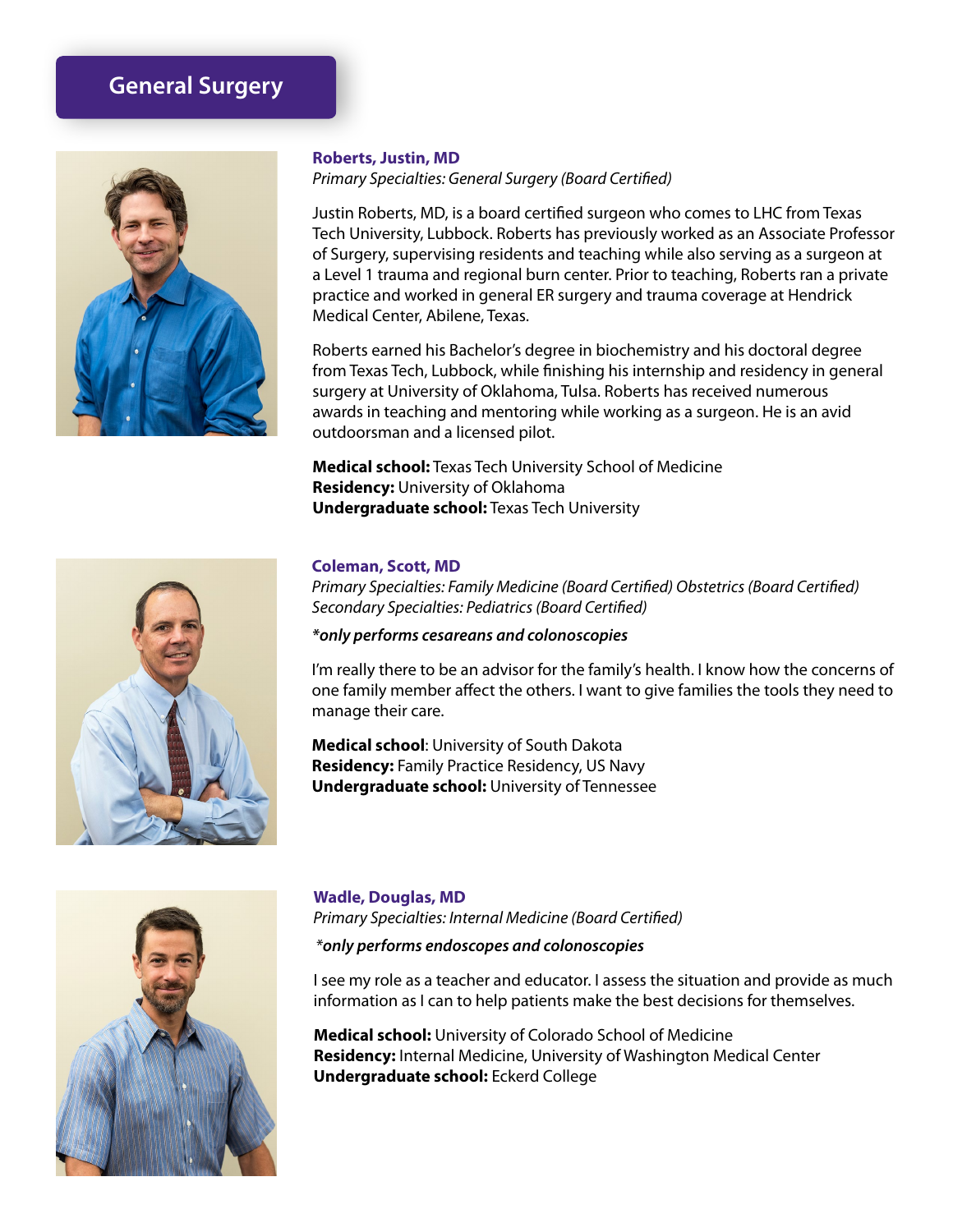## **OB/GYN Surgery**



#### **Helin, Denise, MD**

*Primary Specialties: Obstetrics and Gynecology (Board Certified) Secondary Specialties: Obstetrics (Board Certified)*

Denise Helin, MD is board-certified in obstetrics and gynecology and fellowshiptrained in integrative women's health.

"Integrative medicine takes into account the whole person," Helin says. "When I meet with a patient, we look at mind, body, spirit, and all aspects of lifestyle. Then, we discuss the best options for achieving balance and wellness using all appropriate therapies—both conventional and alternative."

Dr. Helin joined the Livingston HealthCare team in 1999, drawn to Livingston in part by its proximity to some of the Rockies' finest mountain ranges.

She attended medical school at Baylor College of Medicine and performed her residency at the University of Colorado Health Sciences Center.

When not working, Helin likes to strike out into the wilderness on backpacking expeditions. She enjoys international travel and all things food-related.

**Medical school:** Baylor College of Medicine **Internship:** Obstetrics and Gynecology, University of Colorado Health Sciences Center **Residency:** Obstetrics and Gynecology, University of Colorado Health Sciences Center **Fellowship:** Integrative Medicine Fellowship, University of Arizona **Undergraduate school:** St. Olaf College



#### **Reid, Genevieve, MD**

*Primary Specialties: Family Medicine (Board Certified) Obstetrics (Board Certified) Secondary Specialties: Pediatrics*

#### *\*only performs cesareans*

I want to ensure that I can offer my patients comprehensive preventive care and be proactive and supportive in medical treatments when there is illness. In particular, I am interested in providing this support in the areas of obstetrics, women's health, and pediatrics.

**Medical school:** Oregon Health Sciences University **Residency:** Family Medicine Residency with Obstetrics, Billings **Undergraduate school:** University of Oregon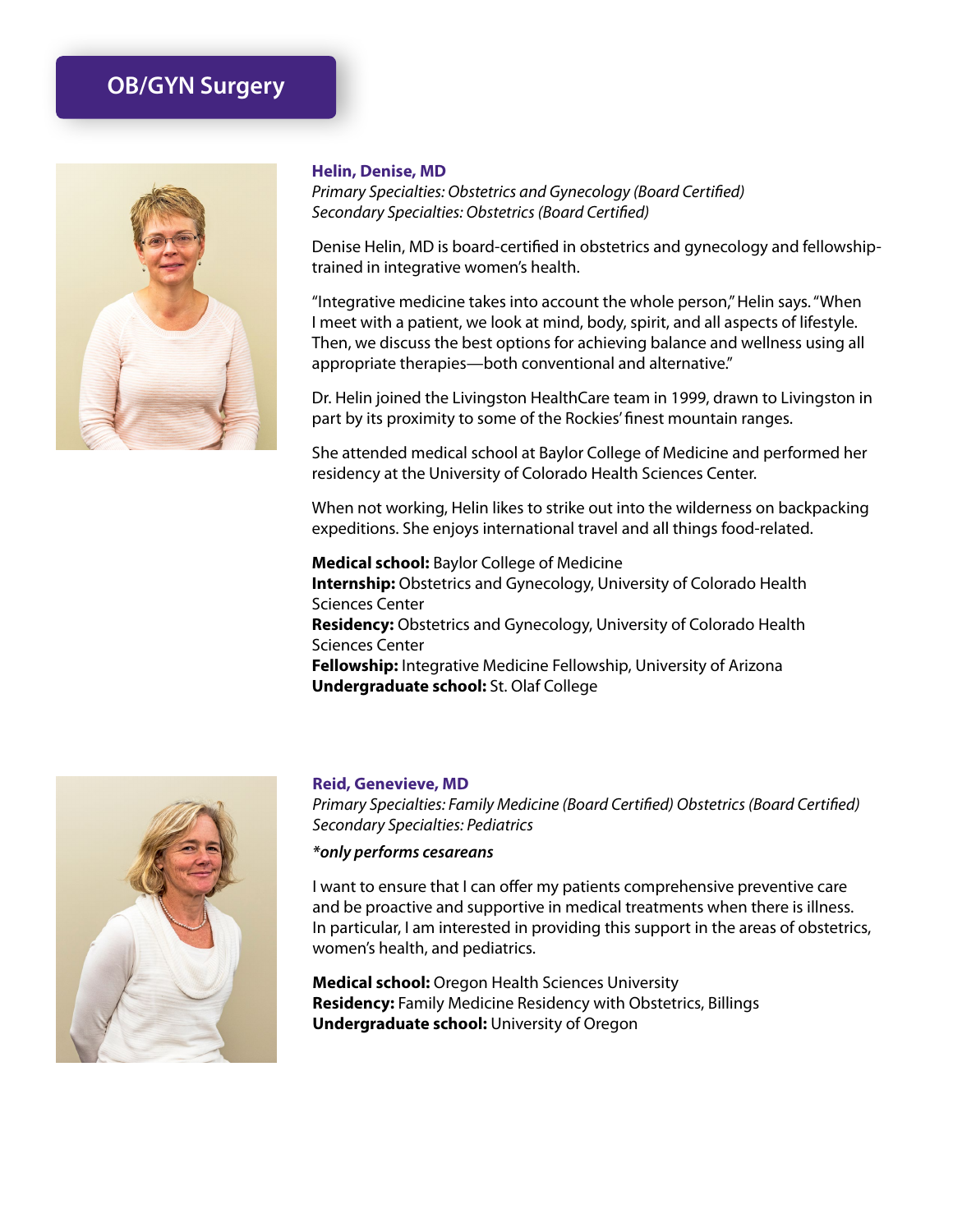

#### **Stevenson, Rae, MD**

*Primary Specialties: Family Medicine (Board Certified) Obstetrics*

#### *\*only performs cesareans*

My goal is to truly listen to each individual and get to the root of any problem. Together we can work as a team and navigate the complex health care system to find space for health and well being. It is a privilege to hear your story and empower your innate process of healing and growth.

**Medical school:** University of Washington School of Medicine **Residency:** Alaska Family Medicine **Fellowship:** Tacoma Rural Family Medicine and OB **Undergraduate school:** Montana State University – Bozeman **Memberships:** American Academy of Family Practitioners and American Medical Association



#### **Walker, Kelly, MD**

*Primary Specialties: Family Medicine (Board Certified) Obstetrics (Board Certified)*

#### *\*only performs cesareans*

I enjoy working with folks at all stages of life, from infants to adults, as well as in pregnancy. I value understanding how a patient is doing, not only physically, but also their psychological and social well-being. Helping a patient achieve the best health possible starts with truly listening to their history and approaching any treatment as a shared decision making process with the patient.

**Medical school:** University of Washington School of Medicine **Residency:** Ventura Family Medicine Residency, Ventura CA **Undergraduate school:** Dartmouth College, Hanover, NH

**Special practice interests:** Women's and maternal health in underserved local and global communities.



#### **Pinango, Kyra, MD**

*Primary Specialties: Family Medicine Obstetrics*

#### *\*only performs cesareans*

Kyra Eddy Piñango, MD a Livingston native, returns to her hometown as a family medicine physician with fellowship training in women's health and obstetrics. Kyra studied at Walla Walla University in Washington state, transferring to and earning her degree from Union College, Lincoln, Neb. She received her medical degree from Loma Linda University, Calif.

Kyra made the choice to become a physician after a year spent working at an orphanage in El Salvador while she was in college. She says coming home to Livingston as a physician was always part of her plan. "I couldn't be happier than to take care of my community as a physician and of course, finally come home." A welcomed addition to Kyra's planned homecoming was bringing along her husband, Henry, and their young son.

**Medical school:** Loma Linda University **Undergraduate school:** Union College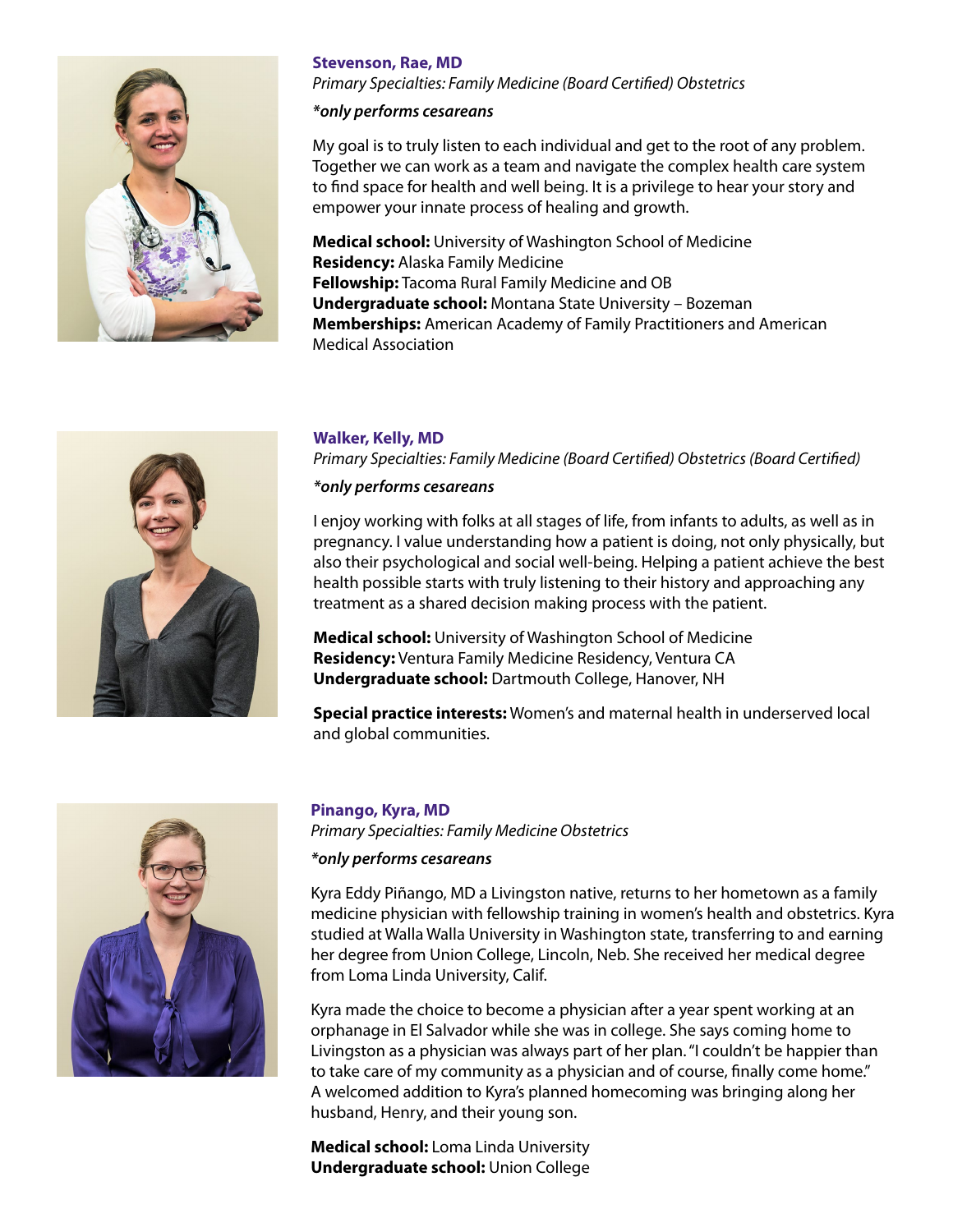## **Orthopedic Surgery**



#### **Anderson, Todd, MD**

*Primary Specialties: Orthopedic Surgery (Board Certified)*

Dr. Todd Anderson is a board-certified orthopedic surgeon for Bridger Orthopedic at Livingston HealthCare.

For more than 30 years, Dr. Anderson's surgical experience has focused on trauma, total joint reconstruction and sports medicine. He's served as a team physician for multiple high school football teams.

Dr. Anderson is originally from California and most recently worked in South Dakota, where he practiced at Fort Meade VA Medical Center. Throughout his career, he's worked in variety of medical settings, including private practice, a multispecialty group and a county facility. He comes to Livingston with his spouse and 14-year-old son.

"With all the changes in medicine—and in California—I decided to close my practice and move out of California," he said. "My family and I have embraced the outdoor life and enjoy the seasonal changes."

Dr. Anderson earned his undergraduate degree from the University of California-Santa Barbara before pursuing his medical degree at the University of Southern California. Through his education, he distinguished himself by consistently achieving high academic honors.

He is a fellow of the American Academy of Orthopedic Surgery.

**Medical School: University of Southern California Residency: Los Angeles County/University of USC Medical Center Fellowship: American Academy of Orthopedic Surgery Undergraduate School: University of California-Santa Barbara**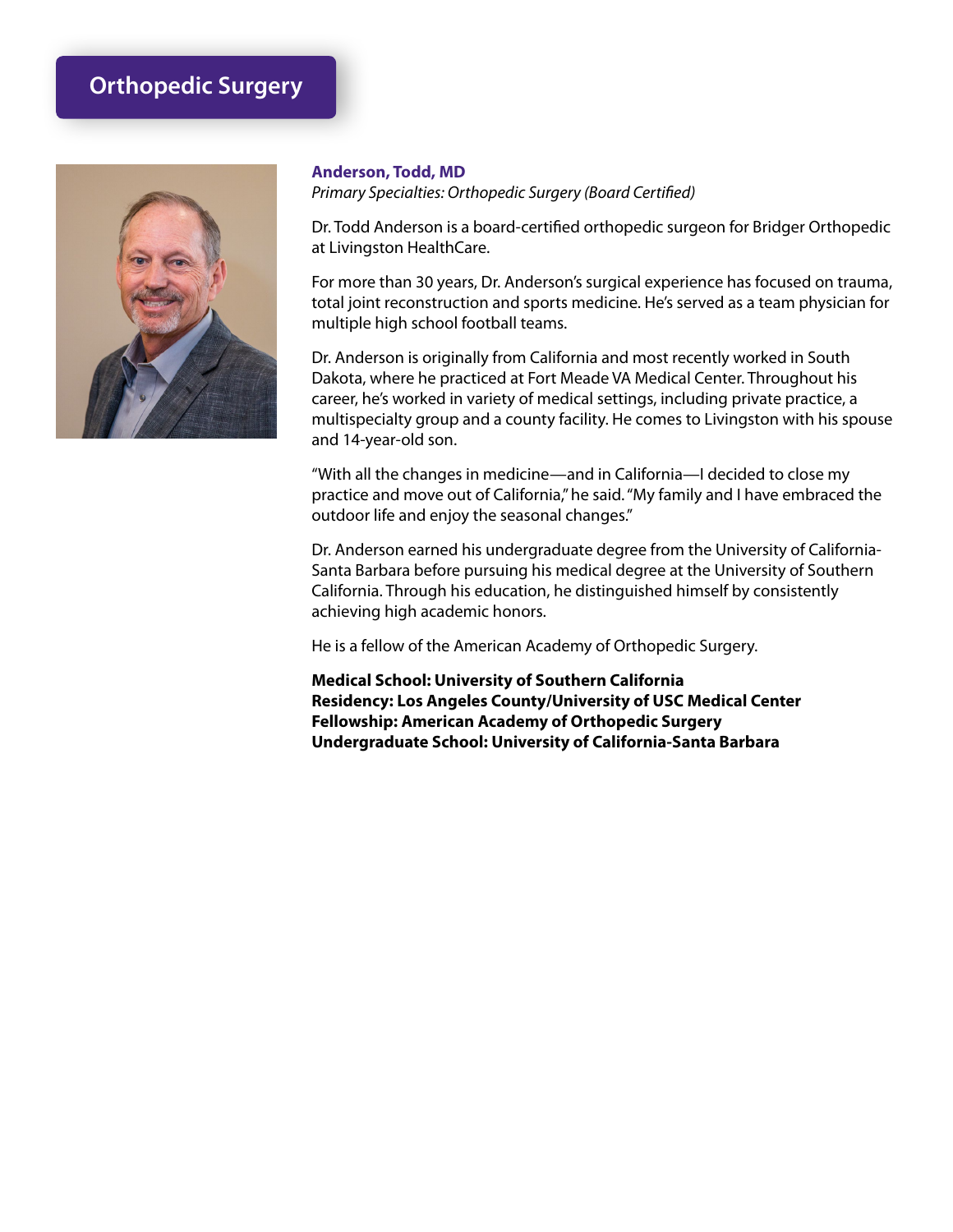## **Visiting Surgical Specialists**



**Lisa Bland, MD** *Billings Clinic | Billings, Montana*

**Visiting days/times:** First Thursday of the month

**Board Certified:** Urology, 2011

**Medical School:** Oregon Health Sciences University, Portland, Oregon **Internship:** Oregon Health Sciences University, Portland, Oregon **Residency:** Oregon Health Sciences University, Portland, Oregon **Undergraduate:** Willamette University, Salem, Oregon

**Special practice interests:** Pediatric Urology, Reproductive Medicine, Robotic-Assisted Surgery, Stone Disease, Urologic Oncology



### **Jeff Peckinpaugh, MD**

*Peckinpaugh Oculoplastic Surgery | Bozeman, Montana*

Jeffrey L. Peckinpaugh, MD, is a native Montanan that is fellowship trained as an oculoplastic and reconstructive surgeon. He is one of a few surgeons in Montana to complete a formal fellowship training program in the field of oculoplastic, which is also referred to as ophthalmic plastic and reconstructive surgery. Dr. Peckinpaugh is a board-certified ophthalmologist and a member of the American Board of Ophthalmology. Dr. Peckinpaugh graduated from Montana State University magna cum laude (4.0 GPA) and received his medical degree with highest honors from the University of Washington in Seattle, Washington. He completed his surgical training in ophthalmology at the University of Washington Medical Center. His residency was immediately followed by a fellowship in ophthalmic plastic and reconstructive surgery at Tufts Medical Center and New England Eye Center in Boston, Massachusetts.

**Visiting days/times:** Second Thursday of each month Clinic: 8 AM-12 PM | Surgery: 1-5 PM

**Medical school:** University of Washington–Seattle **Undergraduate school:** Montana State University

**Special practice interests:** Medical and surgical care of the eyelids, eye socket, tear drainage system and periorbital area of the face.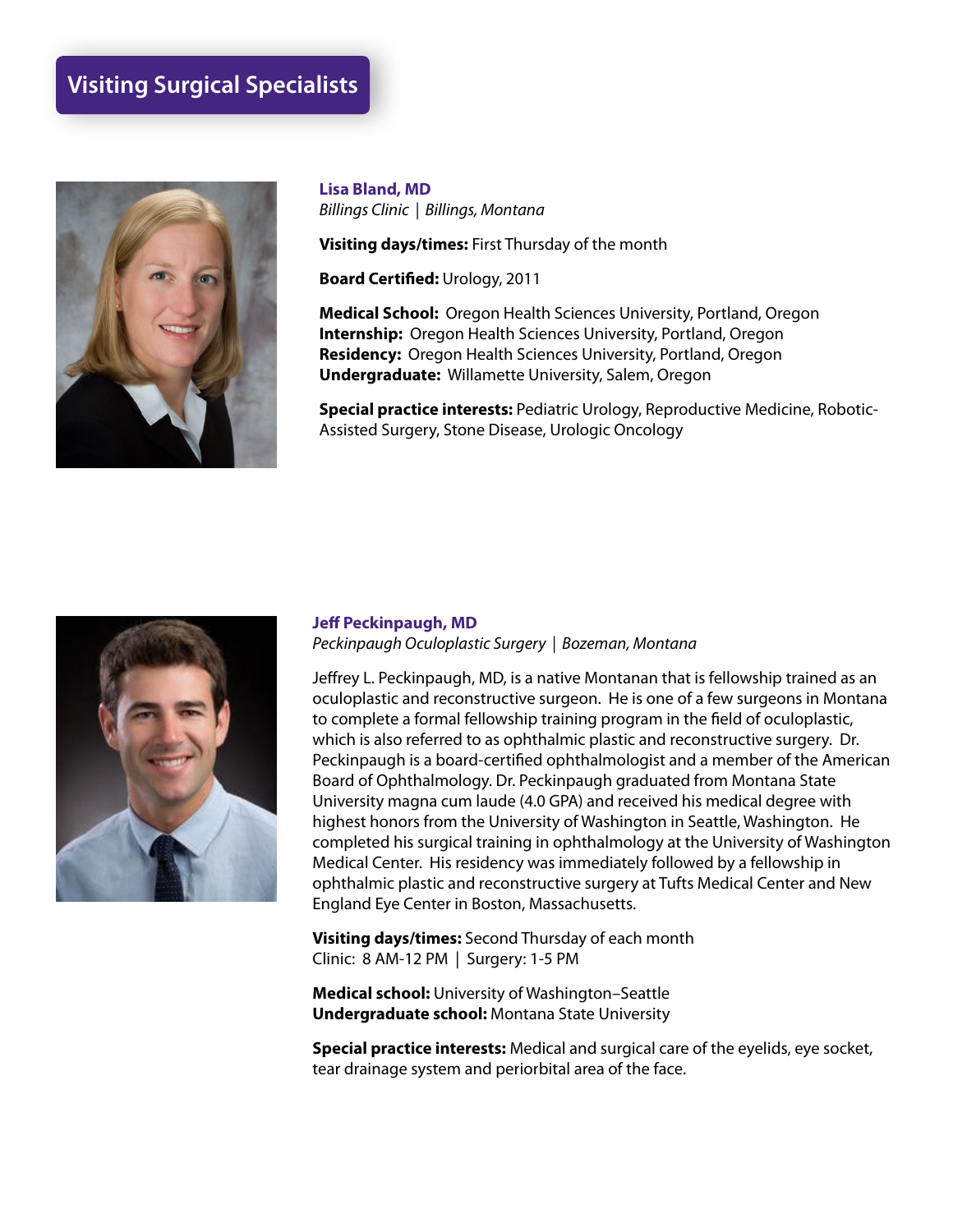# **Available Surgical Services**

**Ankle procedures**

**Appendix removal**

**Carpal tunnel repairs**

**Cataract**

**Colonoscopies**

**Cystoscopy**

**Gallbladder surgeries**

**General Surgery**

**Hernia repairs**

**Hysterectomies**

**GYN Laparoscopies**

**Hysteroscopies with endometrial ablation**

**Incontinence and prolapse repairs**

**Oculoplastic surgery**

**Orthopedic**

**Podiatry**

**Skin cancer reconstructive surgery**

**Total joint replacements**

**Wrist procedures, with pinning and plating**